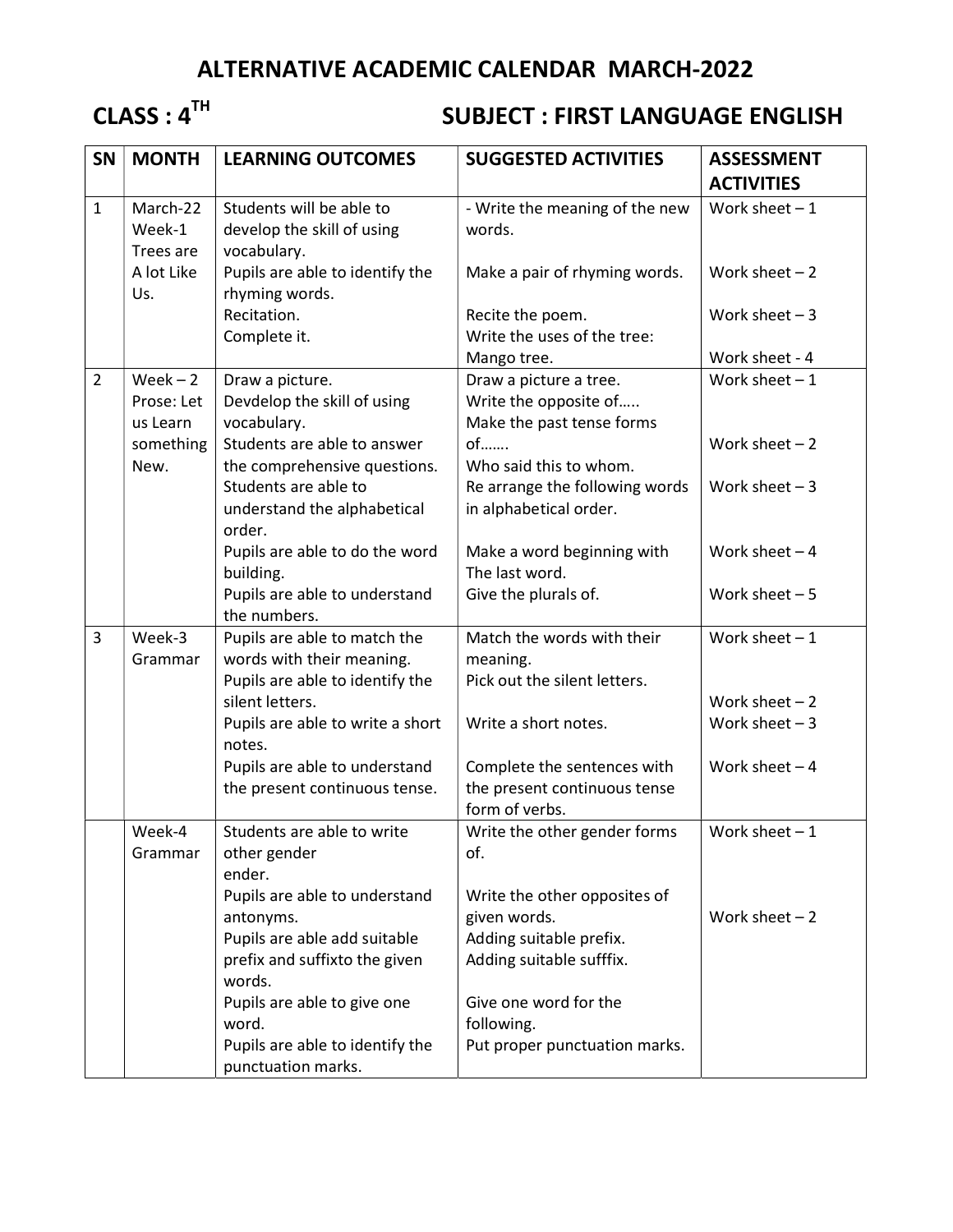# **WORKSHEETS**

|  | 4 <sup>th</sup> Standard | First Language English |
|--|--------------------------|------------------------|
|  | Worksheet - 1            |                        |
|  | Write the new meaning of |                        |
|  |                          |                        |
|  |                          |                        |
|  |                          |                        |
|  |                          |                        |
|  |                          |                        |

#### Worksheet  $-2$

Search and write the other rhyming world given below

|  | 1. $60 - 1$ |
|--|-------------|
|  |             |
|  |             |
|  |             |

# Work Sheet  $-3$

| Write the poem 1st 8 lines |  |  |  |
|----------------------------|--|--|--|
|                            |  |  |  |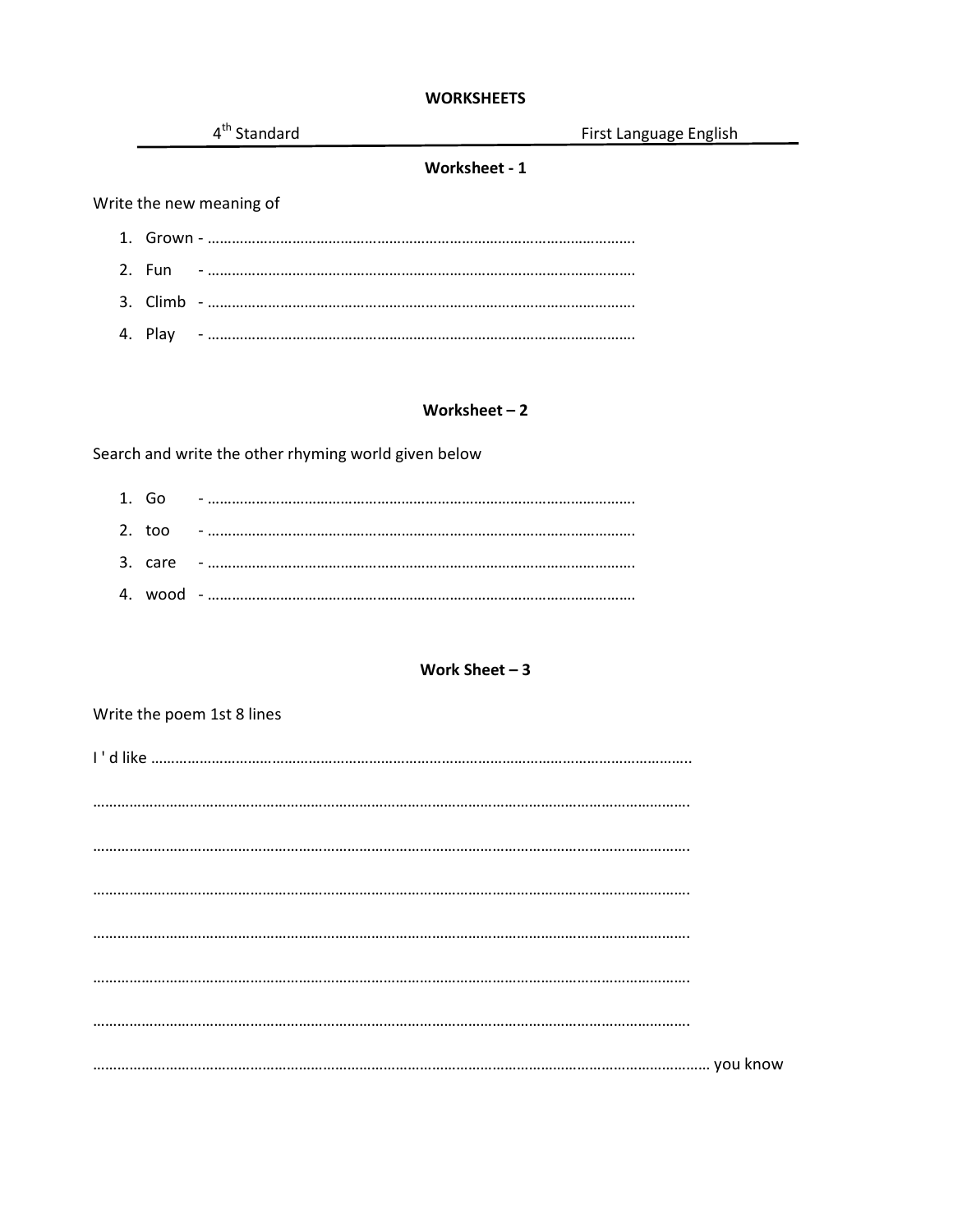### Work Sheet – 4

# Complete it

| Name of the tree   | Uses |
|--------------------|------|
| <b>Banyan Tree</b> |      |
| coconut tree       |      |
| mango tree         |      |
| neem tree          |      |
| Pappaya tree       |      |

Draw a picture of any tree which you have been liked.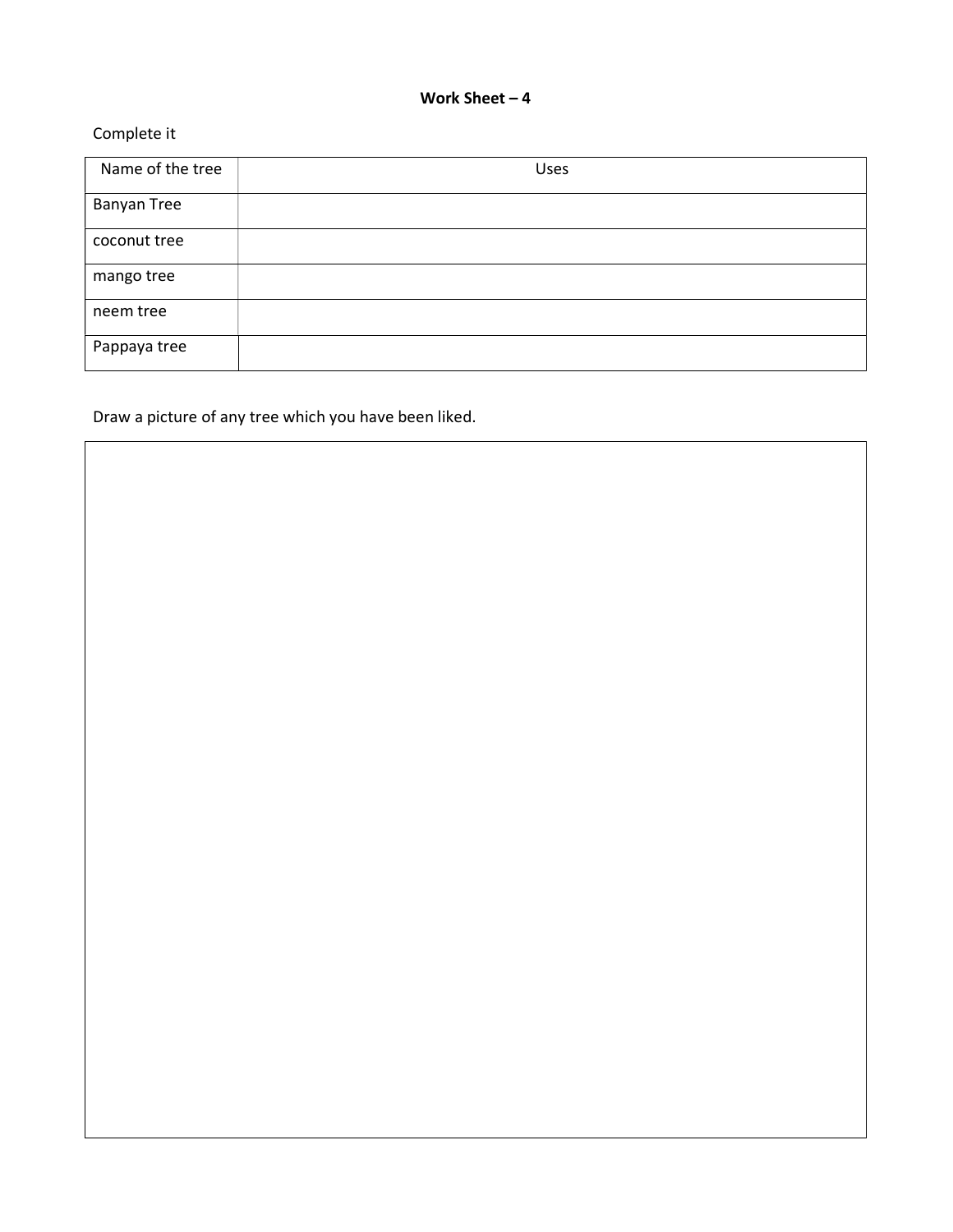# Work Sheet – 5

# Write the opposite of

# Write the past tense tense form of the following.

| 1. make    |  |
|------------|--|
| 2. look    |  |
| 3. begin   |  |
| 4. think   |  |
| 5. arrange |  |

# Worksheet – 6

# Re arrange the following words in alphabetical order

| 1. Paper, read, arrange, order<br>Ans:   |
|------------------------------------------|
| 2. Because, right, letter, first<br>Ans: |
| 3. Think, dear, letter, page<br>Ans:     |
| 4. Page, corner, awake, begin<br>Ans:    |

### Work Sheet – 7

#### Make a word beginning with the last word

| School |  |
|--------|--|
| Think  |  |
| First  |  |
| Help   |  |